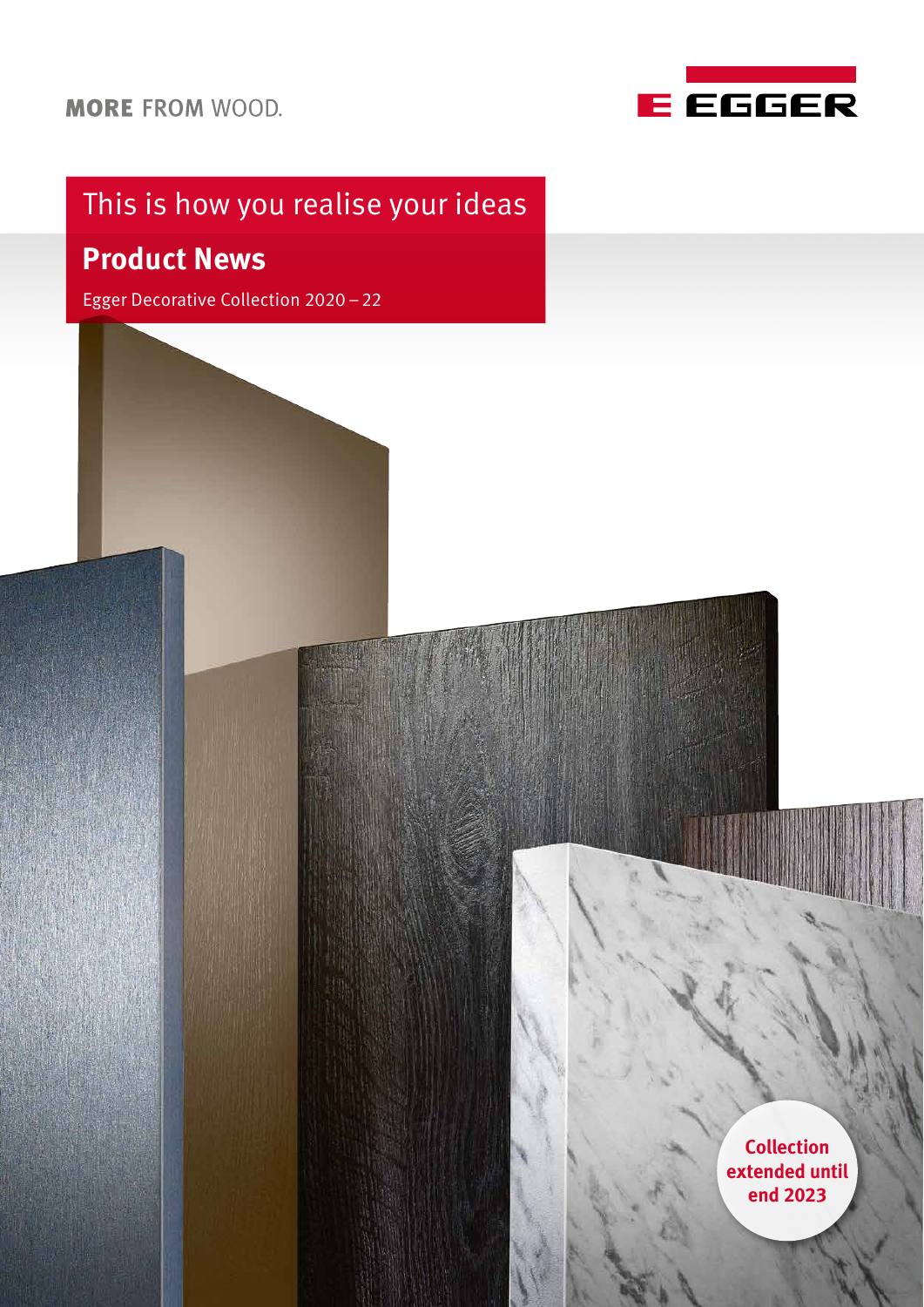We are extending the **EGGER Decorative Collection through to the end of 2023**, and giving you even more **planning security** and **design freedom** to realise your ideas thanks to **additional product variants and optimised availability**.

## Upgrade: PerfectSense® Premium Matt and Premium Gloss Lacquered Boards

We have **improved the quality** of our PerfectSense Lacquered Boards. This means that you can now use the matt and high-gloss surfaces for **horizontal applications**. Combined with the well-known anti-fingerprint and antibacterial surface properties, the PerfectSense Lacquered Boards now offer a wide range of benefits for your customers.

#### **Additional benefits:**

- **Easier to process**
- **Enhanced microscratch & scratch resistance**
- **Food-safety**
- **Premium Matt (PM) suitable for horizontal applications**
- Premium Gloss (PG) suitable for horizontal applications on low use surfaces
- >> Find more information on [www.egger.com/perfectsense-premium](http://www.egger.com/perfectsense-premium)

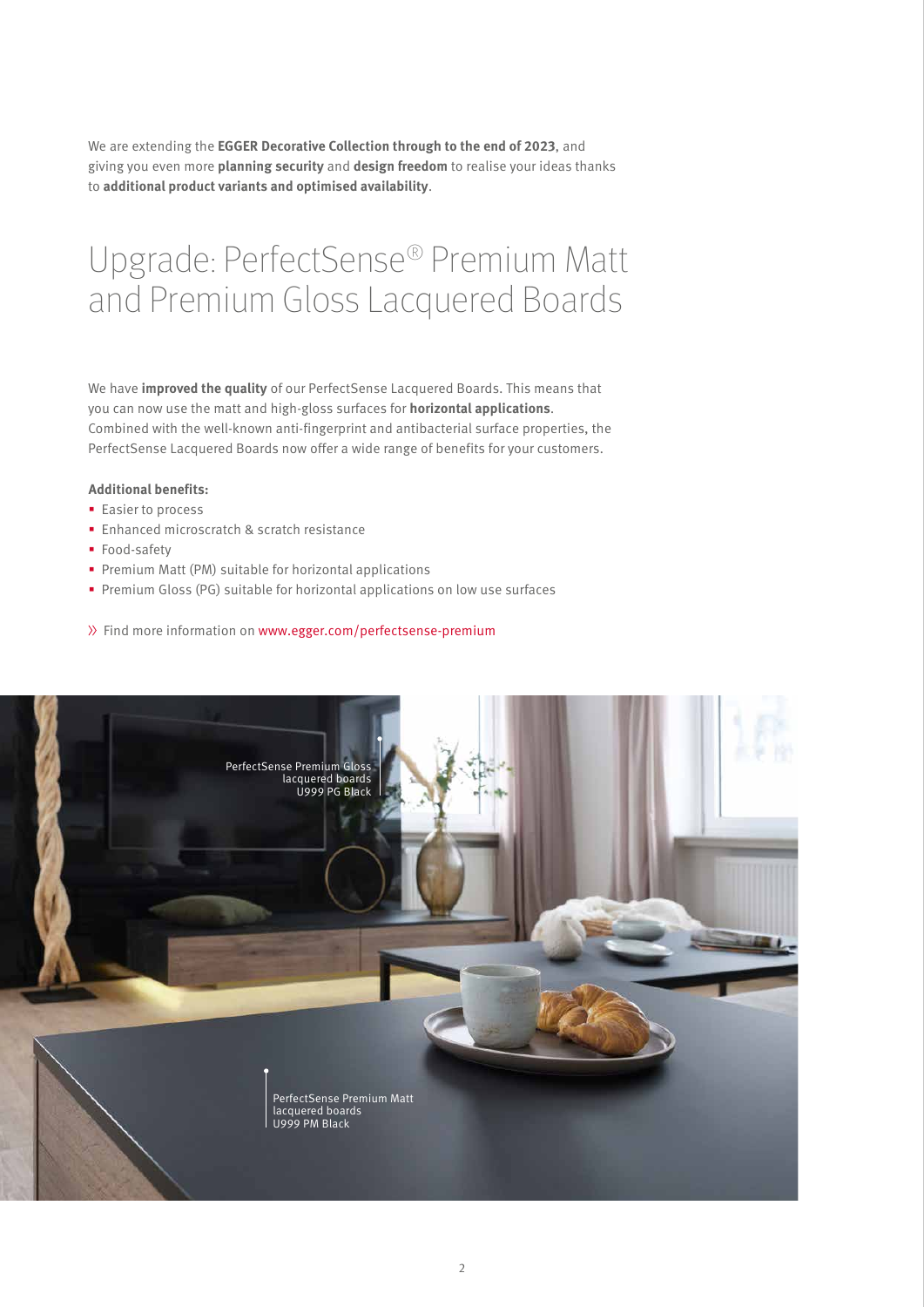

## New product: Laminate PerfectSense® Topmatt with coloured core

This new product combines the advantages of a **super-matt**, antifingerprint, velvety-warm lacquer surface with those of a **coloured core laminate**. Joint lines and visible edges are minimised, for maximum effect. The lacquered surface, hardened with electron beams, is resistant to wear, impact and scratches.

#### **Available Decors:**

- W1101 PT Solid Alpine White
- U9991 PT Solid Black

[Find more information on www.egger.com/](www.egger.com/laminates-pt-coloured-core)laminates-pt-coloured-core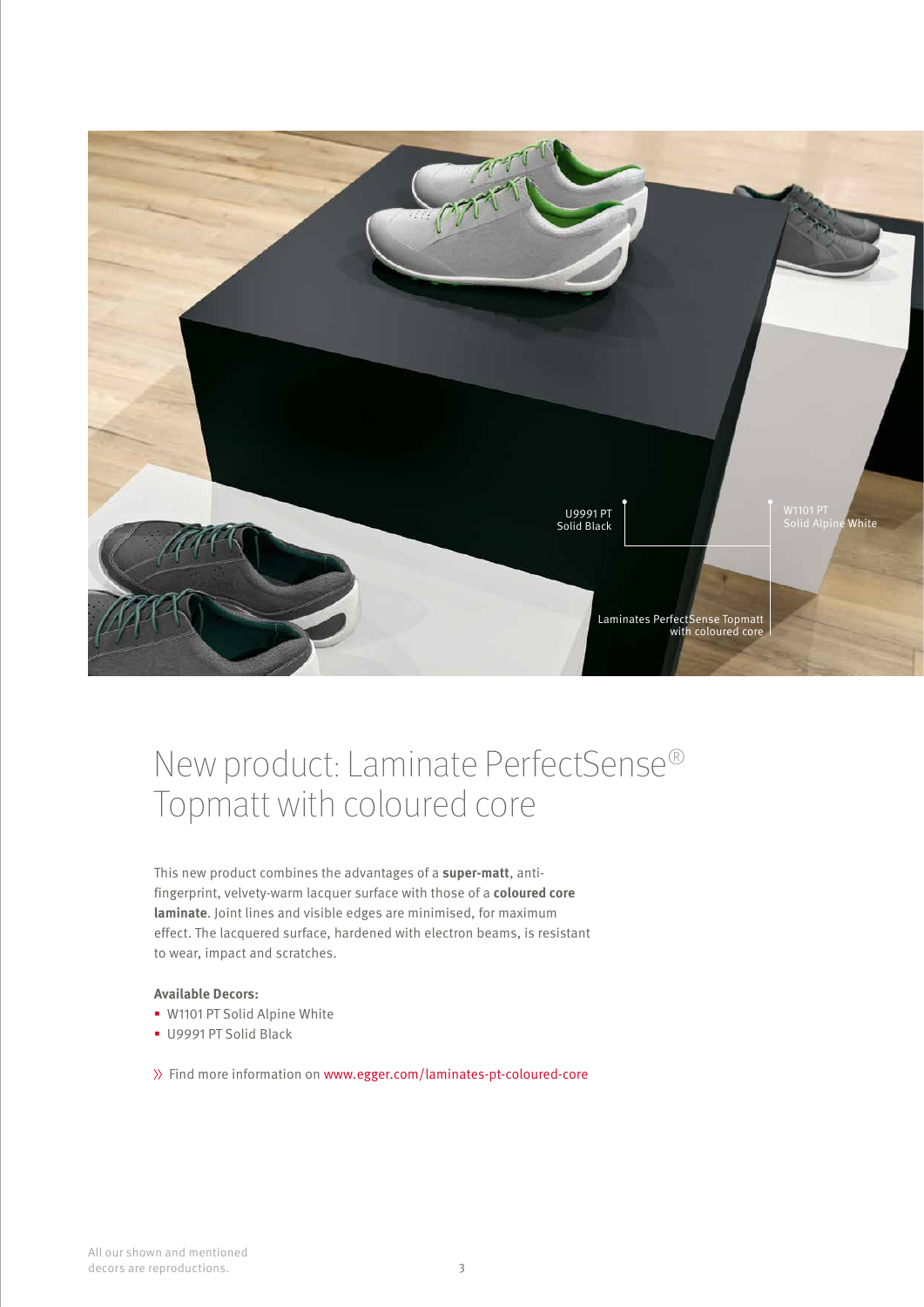

## New working principle: Eurodekor® Flammex

New product development means the flame retardant is now integrated into the coating. An intumescent agent within the barrier paper triggers a multistage chemical reaction. This forms a carbon foam layer which has an isolating effect on the wood-based board. You benefit from a wider variety of core boards, and therefore more options for projects.

#### **New product features:**

- Thickness increase of 0.6 mm due to multilayer construction on both sides
- Flame retardant property regardless of core board
- Chipboard no longer coloured red
- Classification as B-s2,d0 acc. to EN 13501-1

>> Watch the [video](https://youtu.be/tWPCx-ET3rM) to see how it works

 $\gg$  Find more information on [www.egger.com/f](http://www.egger.com/flammex)lammex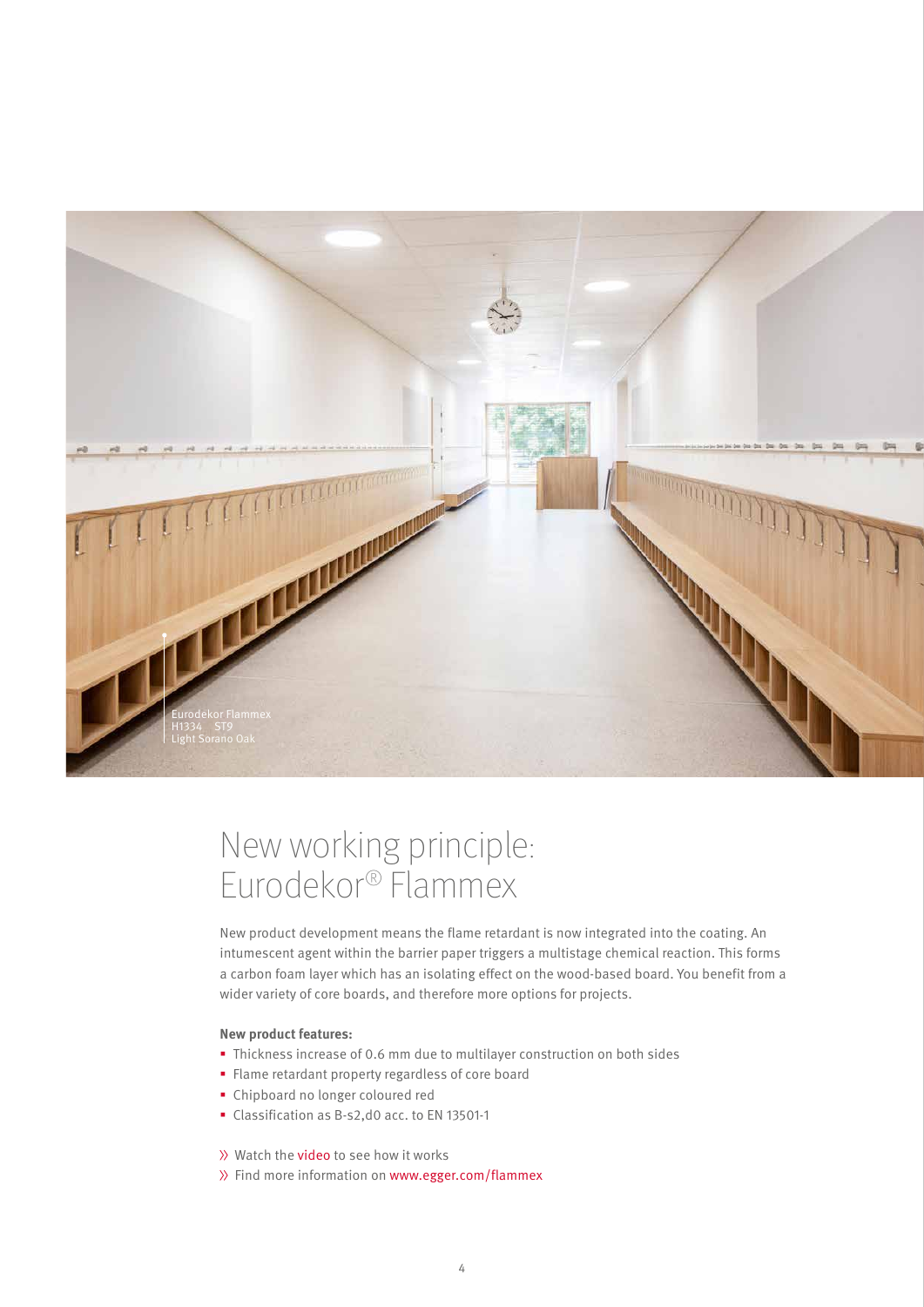### New decor offer: Compact worktops

The 12mm thin and robust compact worktop comes with a bevel milling on the top and bottom of the longitudinal sides. This highlights its modern look as do the perfectly matched core colours.

#### **There are two new additions to the compact worktops range:**

- **F186 ST9 Light Grey Chicago Concrete**
- F206 ST9 Black Pietra Grigia

>> Find more information on [www.egger.com/compact-worktops](http://www.egger.com/compact-worktops)



**F186 ST9 Light Grey Chicago Concrete**



**F206 ST9 Black Pietra Grigia** 

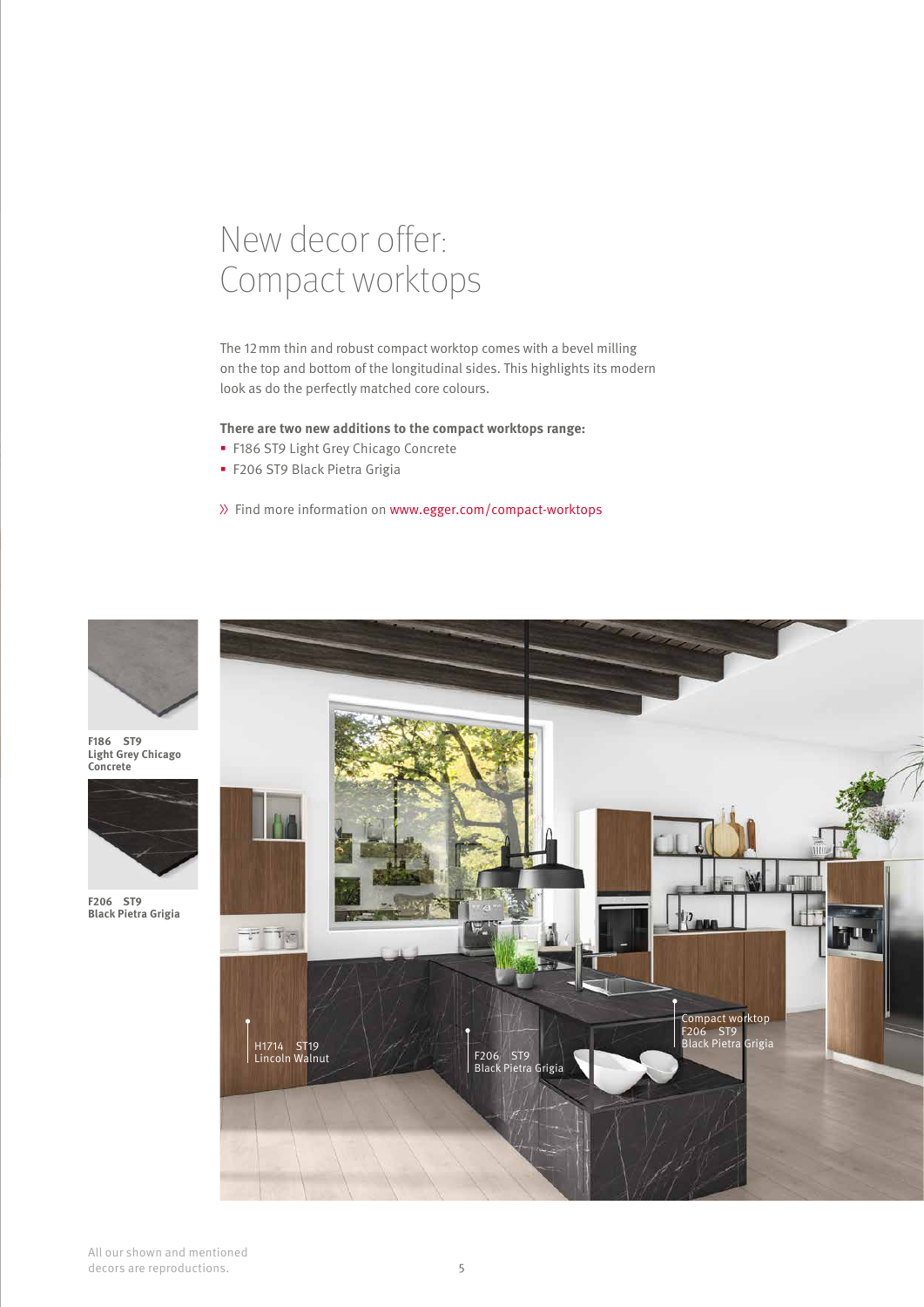# All product optimisations at a glance

|                                                                                                       | Products  |                      |                                 |                   |                             |                         |  |
|-------------------------------------------------------------------------------------------------------|-----------|----------------------|---------------------------------|-------------------|-----------------------------|-------------------------|--|
| Optimisation                                                                                          | Eurodekor | Eurodekor<br>Flammex | Eurodekor<br><b>MDF Flammex</b> | Eurodekor<br>Plus | Laminate<br>bonded<br>board | <b>OSB</b><br>Combiline |  |
| Runout thickness 32 mm                                                                                | $\times$  | $\times$             |                                 | $\times$          | $\times$                    |                         |  |
| <b>Extended Eurospan P2 and MDF</b><br>thickness range                                                |           | $\times$             | $\times$                        |                   |                             |                         |  |
| Additionally available in P3 quality                                                                  |           | $\times$             |                                 |                   |                             |                         |  |
| Change in texture availability for<br>multilayer construction.<br>Affected textures: ST16, 19, 20, 87 |           | $\times$             | $\times$                        | $\times$          |                             |                         |  |
| Standardisation of the minimum<br>order quantity (24 pcs.)                                            |           | $\times$             | $\times$                        | $\times$          |                             |                         |  |
| <b>Runout of OSB Combiline</b><br>Alternative: Eurodekor Plus ML06<br>multilayer construction         |           |                      |                                 |                   |                             | $\times$                |  |
| Flammex chipboard no longer<br>available<br>Runout of Laminate bonded<br>board Flammex                |           |                      |                                 |                   | X                           |                         |  |

| Optimisation                                                                                         | <b>PerfectSense Premium Matt</b><br>and Premium Gloss<br><b>Lacquered Boards</b> | Laminate PerfectSense<br>Topmatt with coloured core | Compact worktops |
|------------------------------------------------------------------------------------------------------|----------------------------------------------------------------------------------|-----------------------------------------------------|------------------|
| Upgrade of PerfectSense quality                                                                      | X                                                                                |                                                     |                  |
| New product offer W1101 PT<br>and U9991 PT                                                           |                                                                                  | X                                                   |                  |
| 2 new decors in dimensions<br>$4,100 \times 650 \times 12$ mm and<br>$4,100 \times 920 \times 12$ mm |                                                                                  |                                                     | X                |